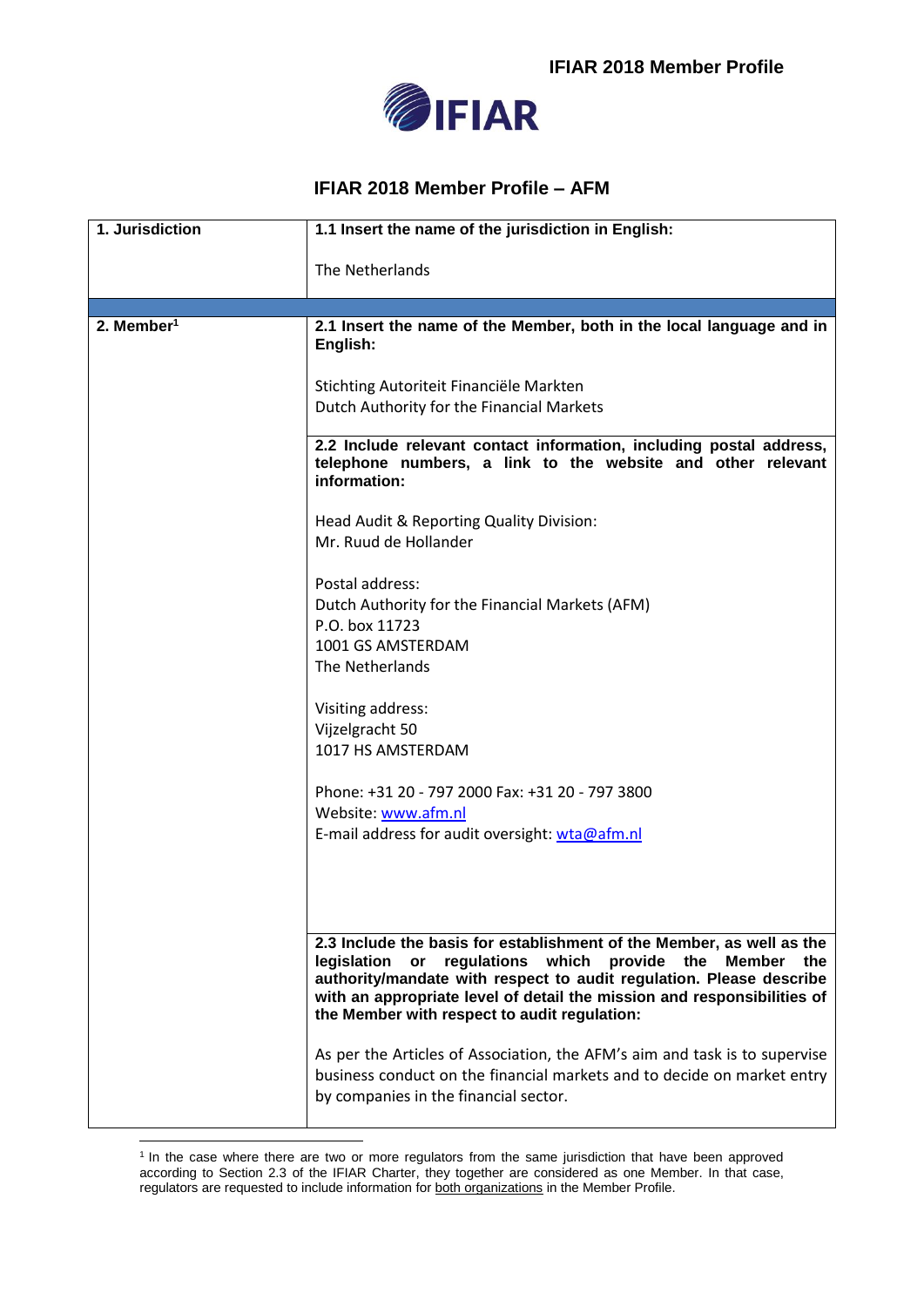

|                                                                  | Supervision Act<br>the<br>Audit Firms<br>(Wet toezicht<br>As<br>per<br>accountantsorganisaties, Wta), the AFM is ultimately responsible for<br>licensing/registration, oversight and enforcement of audit firms that<br>perform statutory audits. The objective of the Wta is the justified<br>restoration of confidence in the auditor and his auditor's reports in order<br>to enhance confidence in the financial markets.<br>2.4 Have there been any major changes to the Member's organization<br>or to the governing legislation since completing last year's Member<br>Profile? |
|------------------------------------------------------------------|----------------------------------------------------------------------------------------------------------------------------------------------------------------------------------------------------------------------------------------------------------------------------------------------------------------------------------------------------------------------------------------------------------------------------------------------------------------------------------------------------------------------------------------------------------------------------------------|
|                                                                  | ⊠ No<br>$\Box$ Yes                                                                                                                                                                                                                                                                                                                                                                                                                                                                                                                                                                     |
|                                                                  | If yes, please describe these changes with an appropriate level of<br>detail:                                                                                                                                                                                                                                                                                                                                                                                                                                                                                                          |
|                                                                  | The implementation of the EU Audit Reform was completed on January 1,<br>2017 with the implementation of the EU Directive and, where applicable,<br>the EU Regulation. Further amendments to the Audit Firms Supervision Act<br>and Decree are expected in the course of 2018.                                                                                                                                                                                                                                                                                                         |
|                                                                  |                                                                                                                                                                                                                                                                                                                                                                                                                                                                                                                                                                                        |
| <b>Governing Body</b><br>3.<br><b>Composition and</b><br>members | 3.1 Describe with an appropriate level of detail the current<br>composition of the Member's governing body, including the ratio<br>between Board members who are independent from the audit<br>profession and those who are not <sup>2</sup> . The audit profession includes, for<br>example: audit firms, professional accountancy bodies and bodies or<br>entities associated with the audit profession.                                                                                                                                                                             |
|                                                                  | As of December 15, 2018 the executive board of the AFM is composed of:<br>Ms. Merel van Vroonhoven, Chair<br>Mr. Gerben Everts, Board Member<br>Board member [name to be announced]                                                                                                                                                                                                                                                                                                                                                                                                    |
|                                                                  | In addition:<br>Ms. Ellen van Schoten, Chief Operations Officers (COO)                                                                                                                                                                                                                                                                                                                                                                                                                                                                                                                 |
|                                                                  | The COO forms part of the executive board of the AFM, but does not carry<br>any board responsibilities for the exercise of supervision as per AFM's<br>Articles of Association.                                                                                                                                                                                                                                                                                                                                                                                                        |
|                                                                  | 3.2 What are the eligibility criteria / requirements and composition<br>requirements for the members of the governing body?                                                                                                                                                                                                                                                                                                                                                                                                                                                            |
|                                                                  | As per the Articles of Association, the Board comprises of between three<br>and five Board Members. Board Members are appointed by the minister<br>of Finance, on the basis of a non-binding proposal of the Supervisory Board                                                                                                                                                                                                                                                                                                                                                         |

<sup>&</sup>lt;u>.</u>  $2$  An individual is independent of the profession even if he is a CPA, Chartered Accountant, or holder of another equivalent qualification, as long as this individual is not employed by or affiliated to a registered audit firm, nor employed by or affiliated to of a professional accountancy body, nor employed by or affiliated to bodies or entities associated with the audit profession.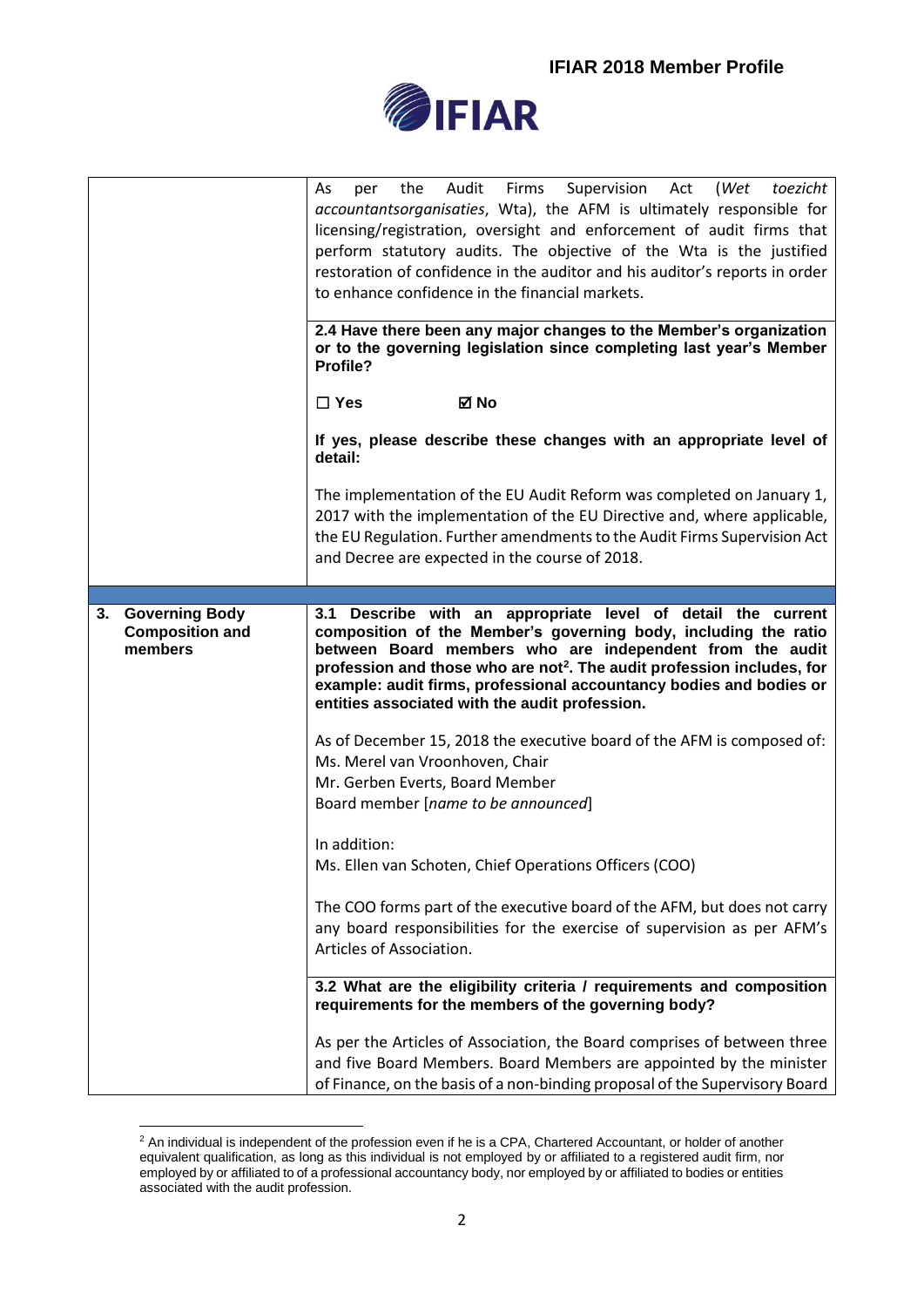

|                                        | of the AFM. The Supervisory Board of the AFM determines the eligibility                                                               |
|----------------------------------------|---------------------------------------------------------------------------------------------------------------------------------------|
|                                        | criteria and qualifications required for Board members. All Board Members                                                             |
|                                        | have a fulltime appointment at the AFM. The duration of an appointment                                                                |
|                                        | is four years and can be prolonged with another period of four years.                                                                 |
|                                        | As per the Audit Firms Supervision Act and the Regulation (EU) 537/2014,                                                              |
|                                        | all Board members should be independent from the audit profession.                                                                    |
| More about this follows below.         |                                                                                                                                       |
|                                        | 3.3. Is each member of the governing body independent from the audit                                                                  |
|                                        | profession? The audit profession includes, for example: audit firms,                                                                  |
|                                        | professional accountancy bodies and bodies or entities associated                                                                     |
| with the audit profession.             |                                                                                                                                       |
| <b>⊠</b> Yes                           | $\square$ No                                                                                                                          |
|                                        | 3.4 If the answer to question 3.3 is "No", is the majority of the members<br>of the governing body non-practitioner?                  |
| $\Box$ Yes                             | $\square$ No                                                                                                                          |
| N/A                                    |                                                                                                                                       |
|                                        |                                                                                                                                       |
|                                        | 3.5 If the answer to question 3.3 is "No", which safeguards are in place                                                              |
| profession?                            | to provide for the Member's overall independence from the audit                                                                       |
| N/A                                    |                                                                                                                                       |
| former auditors/practitioners?         | 3.6 Is there a restriction or recusal process that is applicable to<br>members of the governing body of the Member who are current or |
| ⊠ Yes                                  | $\square$ No                                                                                                                          |
|                                        | Does this include a "cooling-off" period for former auditors?                                                                         |
| ⊠ Yes                                  | $\square$ No                                                                                                                          |
|                                        | If yes to either of the above, please describe:                                                                                       |
|                                        | As per section 47 of the Wta, Board Members of the AFM:                                                                               |
|                                        | a. may not be responsible for conducting statutory audits during the period                                                           |
|                                        | of being a member of the Board, nor have been responsible for conducting                                                              |
|                                        | statutory audits during the previous three years;                                                                                     |
|                                        | b. may not be solely or jointly responsible for the day-to-day management                                                             |
|                                        | of an audit firm during the period of being a member of the Board, nor                                                                |
| have been in the previous three years; |                                                                                                                                       |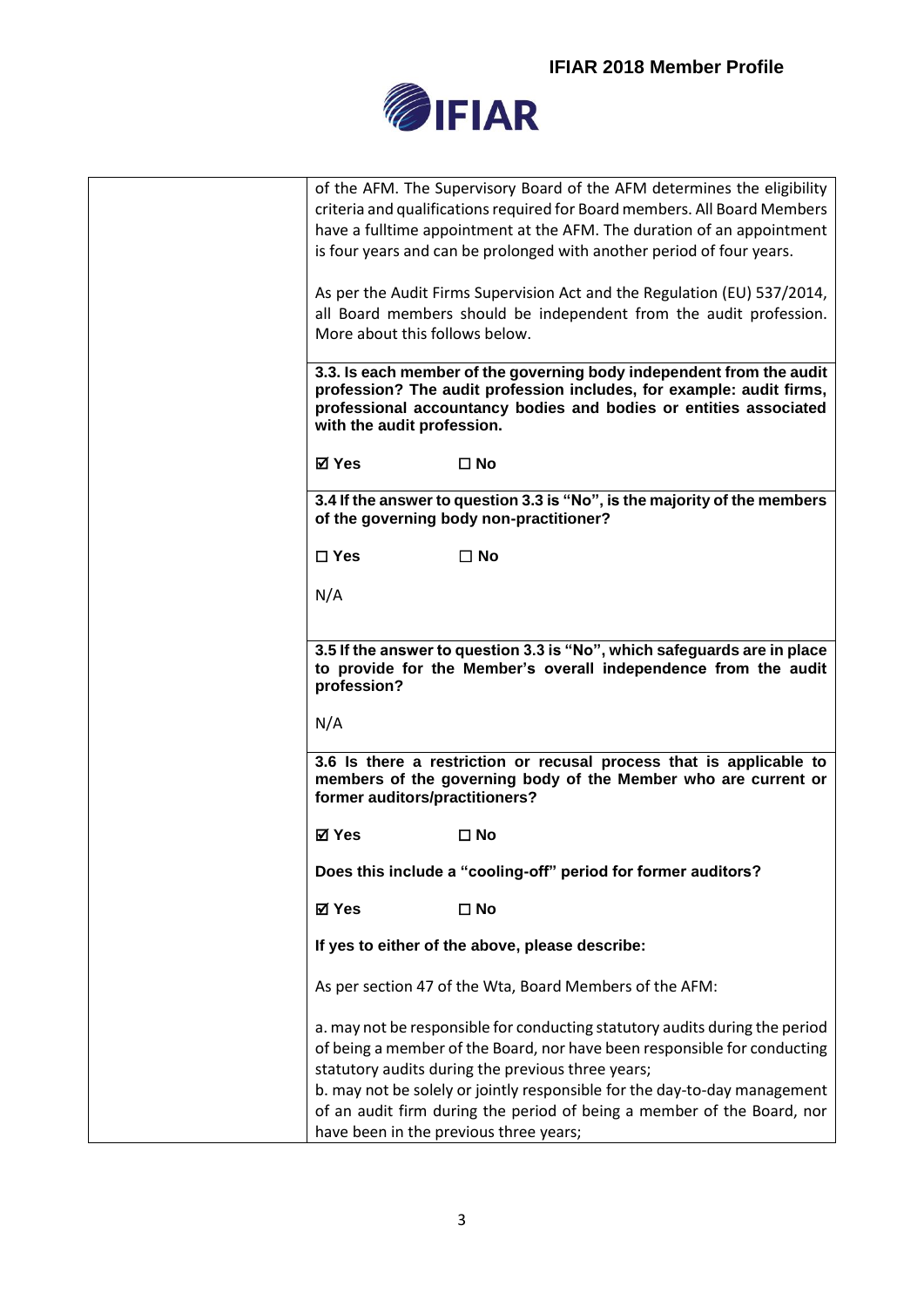

|    |                          | c. may not be a voting member of the board of an audit firm during the<br>period of being a member of the Board, nor have been such voting<br>member in the previous three years;<br>d. may not have any voting rights in an audit firm during the period of being<br>a member of the Board, nor have had such rights in the previous three<br>years;<br>e. may not be employed by or affiliated to an audit firm during the period                                                                                                                                                                                                                             |
|----|--------------------------|-----------------------------------------------------------------------------------------------------------------------------------------------------------------------------------------------------------------------------------------------------------------------------------------------------------------------------------------------------------------------------------------------------------------------------------------------------------------------------------------------------------------------------------------------------------------------------------------------------------------------------------------------------------------|
|    |                          | of being a member of the Board, nor have been in the previous three years.                                                                                                                                                                                                                                                                                                                                                                                                                                                                                                                                                                                      |
|    |                          | 3.7 Other than the governing body, are members of the profession<br>involved in the Member's organization (e.g., in a management or<br>inspection function)?                                                                                                                                                                                                                                                                                                                                                                                                                                                                                                    |
|    |                          | $\square$ Yes<br>⊠ No                                                                                                                                                                                                                                                                                                                                                                                                                                                                                                                                                                                                                                           |
|    |                          | If yes, please describe their role with an appropriate level of detail:                                                                                                                                                                                                                                                                                                                                                                                                                                                                                                                                                                                         |
|    |                          | N/A                                                                                                                                                                                                                                                                                                                                                                                                                                                                                                                                                                                                                                                             |
|    |                          |                                                                                                                                                                                                                                                                                                                                                                                                                                                                                                                                                                                                                                                                 |
|    | 4. Funding Arrangements  | 4.1 Describe the main funding arrangements of the Member, including<br>the setting and approval of the budget and the fees, if any:                                                                                                                                                                                                                                                                                                                                                                                                                                                                                                                             |
|    |                          | The supervision activities of the AFM are levied to the firms under<br>supervision. The AFM's budget, which is the basis for the levies, is<br>approved by the minister of Finance. The calculation of the levies is<br>consulted with the Advisory Panel, which encompasses representatives of<br>the professional bodies and the market. The Advisory Panel has no formal<br>decision-making powers. The minister of Finance sets the levies. There are<br>separate levies for market entry and for annual supervision activities. The<br>main drivers for the annual levies imposed on audit firms are the turn-over<br>in non-PIE-audits and in PIE-audits. |
|    |                          | 4.2 Is the funding free from undue influence by the profession?                                                                                                                                                                                                                                                                                                                                                                                                                                                                                                                                                                                                 |
|    |                          | <b>⊠</b> Yes<br>$\square$ No                                                                                                                                                                                                                                                                                                                                                                                                                                                                                                                                                                                                                                    |
|    |                          | Please describe with an appropriate level of detail the safeguards in<br>place to prevent undue influence by the profession:                                                                                                                                                                                                                                                                                                                                                                                                                                                                                                                                    |
|    |                          | As already set out above, the Advisory Panel has no formal decision-<br>making powers. It is the minister of Finance that sets the levies and these<br>levies are laid down in a Royal Decree.                                                                                                                                                                                                                                                                                                                                                                                                                                                                  |
|    |                          |                                                                                                                                                                                                                                                                                                                                                                                                                                                                                                                                                                                                                                                                 |
| 5. | <b>Inspection System</b> | 5.1 Does the Member have the responsibility for recurring inspections<br>of audit firms undertaking audits of public interest entities (PIEs)?                                                                                                                                                                                                                                                                                                                                                                                                                                                                                                                  |
|    |                          | ⊠ Yes<br>$\square$ No                                                                                                                                                                                                                                                                                                                                                                                                                                                                                                                                                                                                                                           |
|    |                          | 5.2 Is this responsibility undertaken directly or through oversight of<br>inspection conducted by another organization?                                                                                                                                                                                                                                                                                                                                                                                                                                                                                                                                         |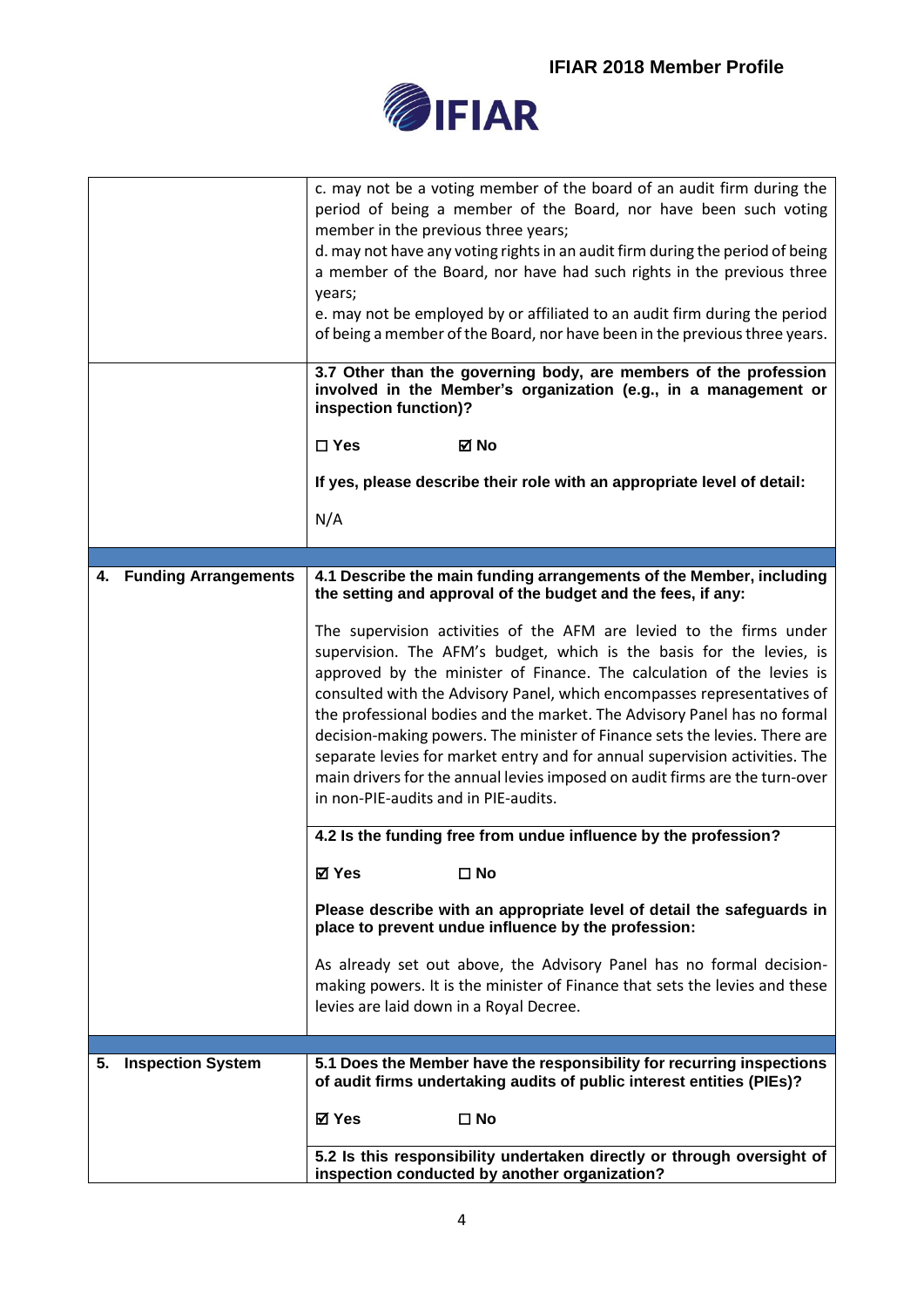

|                                  | <b>⊠</b> Directly<br>□ Through Oversight                                                                                                                                                                                                                                                                                                                                                                                                                                                                                                                                                                                                                                                                                                                                                                                                                                                                                                                                                                                                                                                                                                     |
|----------------------------------|----------------------------------------------------------------------------------------------------------------------------------------------------------------------------------------------------------------------------------------------------------------------------------------------------------------------------------------------------------------------------------------------------------------------------------------------------------------------------------------------------------------------------------------------------------------------------------------------------------------------------------------------------------------------------------------------------------------------------------------------------------------------------------------------------------------------------------------------------------------------------------------------------------------------------------------------------------------------------------------------------------------------------------------------------------------------------------------------------------------------------------------------|
|                                  | If through oversight of another organization, please describe with an<br>appropriate level of detail the other organization, its relation to the<br>Member, its role, and the arrangements for oversight:                                                                                                                                                                                                                                                                                                                                                                                                                                                                                                                                                                                                                                                                                                                                                                                                                                                                                                                                    |
|                                  | N/A                                                                                                                                                                                                                                                                                                                                                                                                                                                                                                                                                                                                                                                                                                                                                                                                                                                                                                                                                                                                                                                                                                                                          |
|                                  | 5.3 Please describe with an appropriate level of detail the<br>requirements and practices regarding the frequency of inspections:                                                                                                                                                                                                                                                                                                                                                                                                                                                                                                                                                                                                                                                                                                                                                                                                                                                                                                                                                                                                            |
|                                  | The AFM is solely and fully responsible for the licensing and supervision of<br>firms that audit PIEs. These firms must be inspected at least every third<br>year, and the inspections are performed by staff of the AFM.                                                                                                                                                                                                                                                                                                                                                                                                                                                                                                                                                                                                                                                                                                                                                                                                                                                                                                                    |
|                                  | The AFM is also solely responsible for the licensing and supervision of firms<br>that audit non-PIEs. These firms must be inspected at least every six years.<br>AFM employs its own inspectors who conduct the licensing and inspection<br>work. Regarding supervision of firms that audit non-PIEs, the AFM has<br>entered into arrangements with the Dutch Institute of Chartered<br>Accountants (Nederlandse Beroepsorganisatie van Accountants, NBA) and<br>the SRA (Samenwerkende Registeraccountants en Accountants-<br>Administratieconsulenten). (Pursuant to Section 48 of the Audit Firms<br>Supervision Act). These arrangements contain agreements on the carrying<br>out of quality controls by the NBA and the SRA on firms that perform<br>statutory audits of non-PIEs. Under the arrangements, the NBA and SRA<br>are obliged to immediately inform the AFM when they obtain information<br>on (serious) violations of the Audit Firms Supervision Act or regulations<br>issued thereto. The AFM remains to have the right to carry out its own<br>inspections on firms that do statutory audits other than those of PIEs. |
| <b>Audit and Financial</b><br>6. | 6.1 Provide the number of audit firms subject to inspections. Include                                                                                                                                                                                                                                                                                                                                                                                                                                                                                                                                                                                                                                                                                                                                                                                                                                                                                                                                                                                                                                                                        |
| <b>Market</b>                    | an indication of the number of public interest audits (PIEs) and other<br>audits that fall under the Member's oversight or mandate.                                                                                                                                                                                                                                                                                                                                                                                                                                                                                                                                                                                                                                                                                                                                                                                                                                                                                                                                                                                                          |
|                                  | As of December 4, 2017, 9 firms are licensed to audit PIEs, and 309 firms<br>to audit non-PIEs. Further, 9 firms are registered as third country audit<br>entities.                                                                                                                                                                                                                                                                                                                                                                                                                                                                                                                                                                                                                                                                                                                                                                                                                                                                                                                                                                          |
|                                  | In the Netherlands, a total of 20,587 statutory audits were carried out in<br>the year 2016. Of this number, 923 were audits of PIEs (banks, insurance<br>companies and listed companies).                                                                                                                                                                                                                                                                                                                                                                                                                                                                                                                                                                                                                                                                                                                                                                                                                                                                                                                                                   |
|                                  | 6.2 What are the sizes and market shares of each of the largest audit<br>firms in the Member's jurisdiction?                                                                                                                                                                                                                                                                                                                                                                                                                                                                                                                                                                                                                                                                                                                                                                                                                                                                                                                                                                                                                                 |
|                                  | The audit market in the Netherlands is highly concentrated. The majority<br>of audits of PIEs is performed by the Big 4 firms. In 2016 the market shares<br>(based on the number of audits of PIEs) were as follows:                                                                                                                                                                                                                                                                                                                                                                                                                                                                                                                                                                                                                                                                                                                                                                                                                                                                                                                         |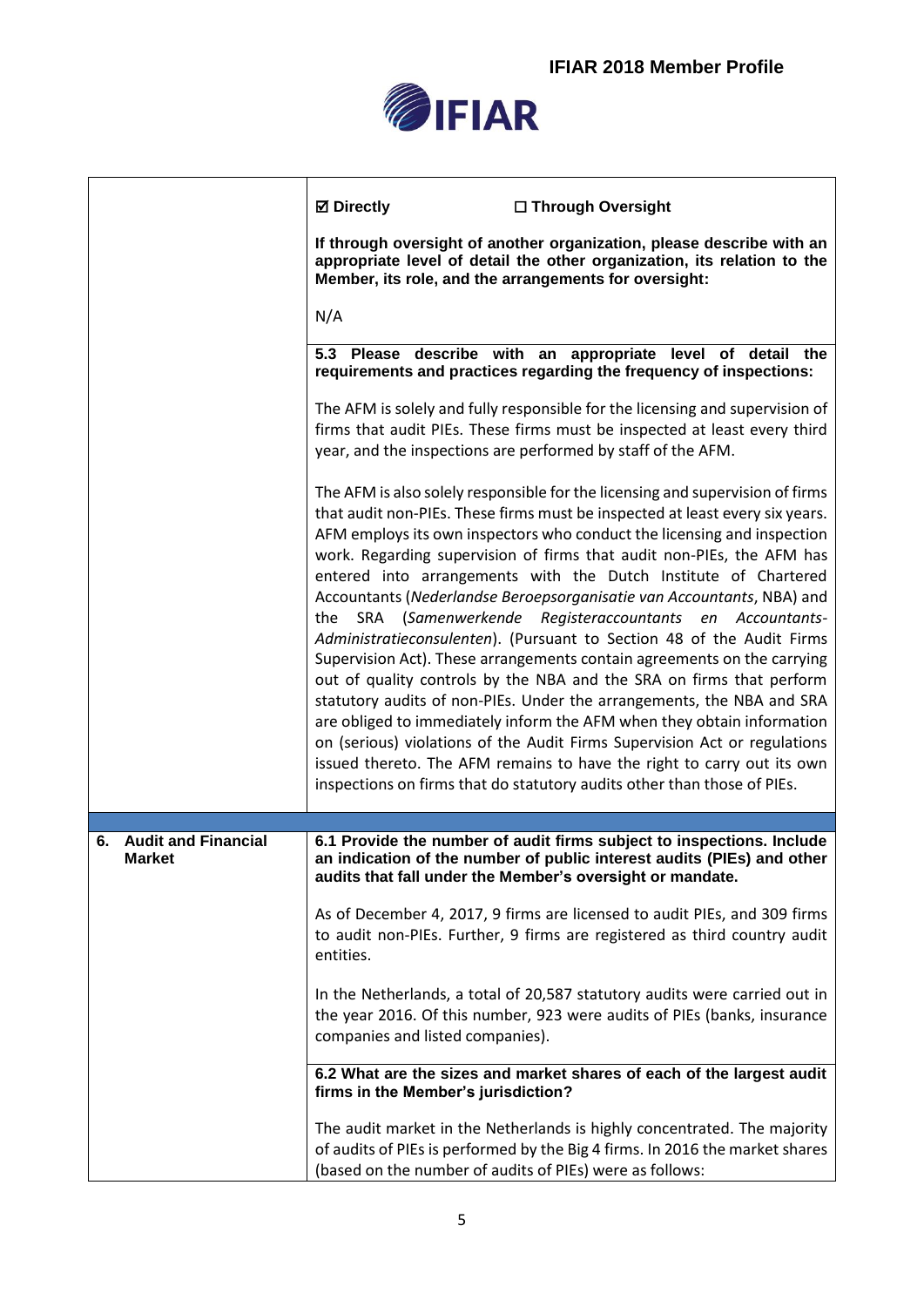

|                                                                                                           | - KPMG: 29%<br>- Deloitte: 13 %<br>- EY: 25%<br>- PwC: 20%<br>- other 13%                                                                                                                                                                                                                                                                                                                                                                                                                                                                                                                                                                                                                                                                                                                                                                                                                                                                                                                                                                                                                                                                                                                                                                                                                                                                                                                                                                                                                                                                                                                                                                                                                                                                                                                                                                                                                                                                                                                                                                  |
|-----------------------------------------------------------------------------------------------------------|--------------------------------------------------------------------------------------------------------------------------------------------------------------------------------------------------------------------------------------------------------------------------------------------------------------------------------------------------------------------------------------------------------------------------------------------------------------------------------------------------------------------------------------------------------------------------------------------------------------------------------------------------------------------------------------------------------------------------------------------------------------------------------------------------------------------------------------------------------------------------------------------------------------------------------------------------------------------------------------------------------------------------------------------------------------------------------------------------------------------------------------------------------------------------------------------------------------------------------------------------------------------------------------------------------------------------------------------------------------------------------------------------------------------------------------------------------------------------------------------------------------------------------------------------------------------------------------------------------------------------------------------------------------------------------------------------------------------------------------------------------------------------------------------------------------------------------------------------------------------------------------------------------------------------------------------------------------------------------------------------------------------------------------------|
| <b>Main Other</b><br>7.<br><b>Responsibilities of the</b><br>Member within the area<br>of Audit Oversight | 7.1 Please indicate whether the Member has responsibility for tasks<br>other than Inspections within the area of Audit Oversight:<br><b>Ø Registration/Licensing</b><br>$\Box$ Audit and/or Ethics Standard Setting<br>☑ Permanent Education of Auditors<br><b>☑ Enforcement</b><br>$\square$ Other:<br>7.2 If the Member has the responsibility for Registration/Licensing,<br>please indicate whether this responsibility is undertaken directly or<br>through oversight of Registration/Licensing conducted by another<br>organization?<br><b>⊠</b> Directly<br>□ Through Oversight<br>If directly, please describe the responsibility with an appropriate level<br>of detail. If through oversight, please indicate the name of the other<br>organization and its composition (i.e. whether practitioners from the<br>audit profession are involved in decision-making). Also give a<br>description of the powers of the other organization and procedure<br>applied, as well as the role of the Member in these procedures.<br>The AFM is solely and fully responsible for the licensing (registration) of<br>firms that carry out statutory audits, as well as the registration of auditors<br>employed by, or otherwise associated with, those audit firms.<br>7.3 If the Member has the responsibility for Audit and/or Ethics<br>Standard Setting, please indicate whether this responsibility is<br>undertaken directly or through oversight of Audit and/or Ethics<br><b>Standard Setting conducted by another organization?</b><br>□ Through Oversight<br>$\square$ Directly<br>If directly, please describe the responsibility with an appropriate level<br>of detail. If through oversight, please indicate the name of the other<br>organization and its composition (i.e. whether practitioners from the<br>audit profession are involved in decision-making). Also give a<br>description of the powers of the other organization and procedures<br>applied, as well as the role of the Member in these procedures.<br>N/A |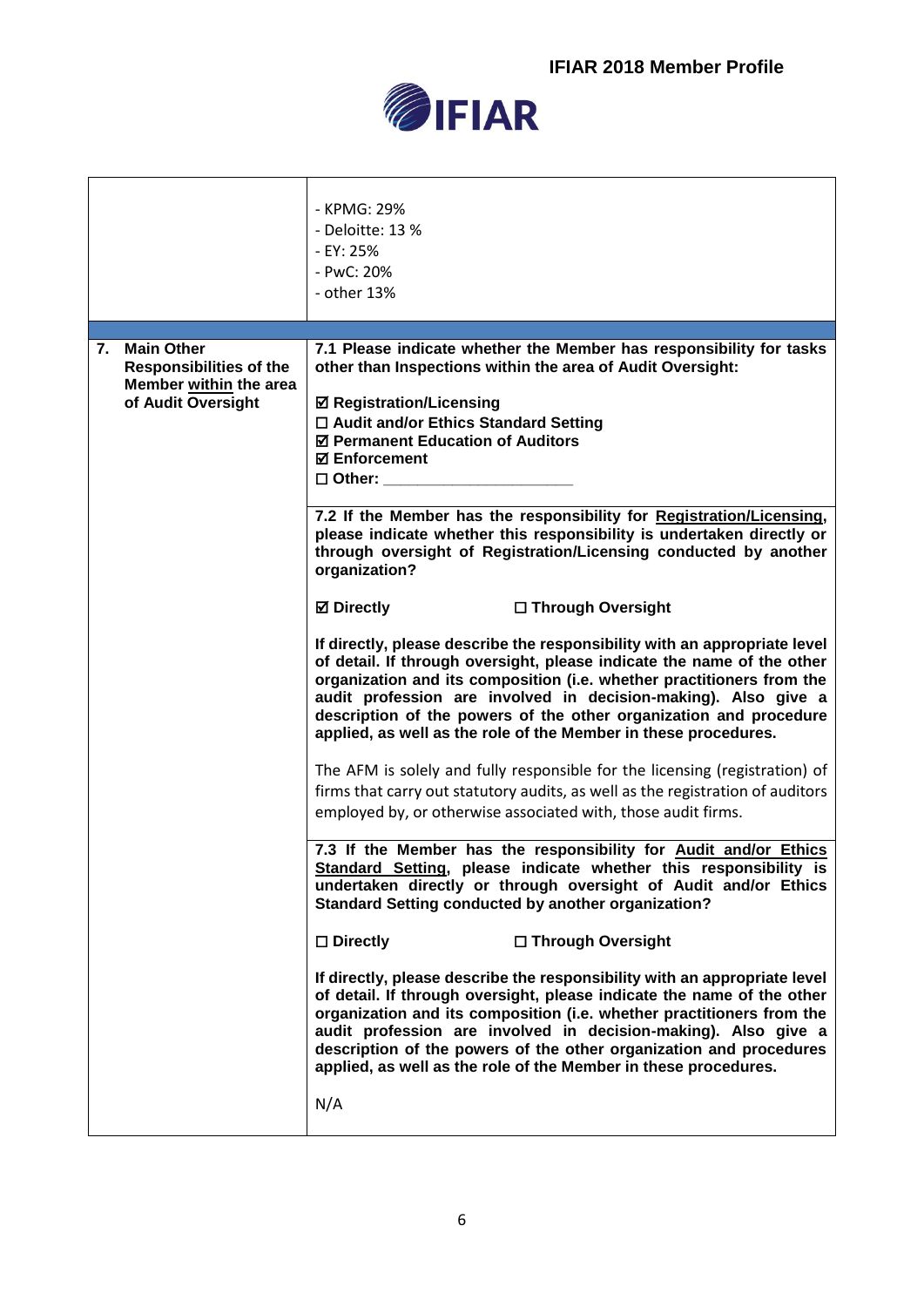

| (The AFM has no formal role regarding standard setting and regulation,<br>however regarding standard setting and regulation the AFM advises the<br>minister of Finance and the NBA.)                                                                                                                                                                                                                                                                                                                                                                                                                                                                                                        |
|---------------------------------------------------------------------------------------------------------------------------------------------------------------------------------------------------------------------------------------------------------------------------------------------------------------------------------------------------------------------------------------------------------------------------------------------------------------------------------------------------------------------------------------------------------------------------------------------------------------------------------------------------------------------------------------------|
| 7.4 If the Member has the responsibility for Permanent Education of<br>Auditors, please indicate whether this responsibility is undertaken<br>directly or through oversight of Permanent Education of Auditors<br>conducted by another organization?                                                                                                                                                                                                                                                                                                                                                                                                                                        |
| $\square$ Directly<br><b>Ø Through Oversight</b>                                                                                                                                                                                                                                                                                                                                                                                                                                                                                                                                                                                                                                            |
| If directly, please describe the responsibility with an appropriate level<br>of detail. If through oversight, please indicate the name of the other<br>organization and its composition (i.e. whether practitioners from the<br>audit profession are involved in decision-making). Also give a<br>description of the powers of the other organization and procedures<br>applied, as well as the role of the Member in these procedures.                                                                                                                                                                                                                                                     |
| The AFM is responsible for the oversight of Permanent Education of<br>auditors.                                                                                                                                                                                                                                                                                                                                                                                                                                                                                                                                                                                                             |
| Permanent education standards are set by the NBA. Furthermore, the NBA<br>register the obliged permanent education followed by each auditor. In<br>case of non-compliance, the AFM or the NBA can file a disciplinary<br>complaint against an individual auditors at the Disciplinary Court for<br>Auditors ('Accountantskamer'). Furthermore, the audit organization has a<br>duty of care regarding the permanent education of its auditors. The AFM's<br>responsibility to oversee audit firms, includes compliance with permanent<br>education requirements for auditors; non-compliance by the audit<br>organization can be enforced by administrative measures as described<br>below. |
| 7.5 If the Member has the responsibility for <b>Enforcement</b> , please<br>indicate whether this responsibility is undertaken directly or through<br>referral to other organization(s)?                                                                                                                                                                                                                                                                                                                                                                                                                                                                                                    |
| <b>Ø</b> Directly<br>□ Through Referral                                                                                                                                                                                                                                                                                                                                                                                                                                                                                                                                                                                                                                                     |
| If through referral, please indicate the name of the other organization<br>and its composition (i.e. whether practitioners from the audit<br>profession are involved in decision-making). Also give a description<br>of the enforcement powers of the other organization and procedures<br>applied, as well as the role of the Member in these procedures.                                                                                                                                                                                                                                                                                                                                  |
| The AFM has the power to impose administrative sanctions in case of<br>violations of the law and regulation against audit firms (including imposing<br>fines and deregistration), and individual board members (imposing fines or<br>removal from (board) position). Further the AFM has the power to file a<br>disciplinary case against statutory auditors at the independent Disciplinary<br>Court for Auditors. This Court can amongst others withdraw the license<br>from individual auditors and impose disciplinary fines.                                                                                                                                                           |